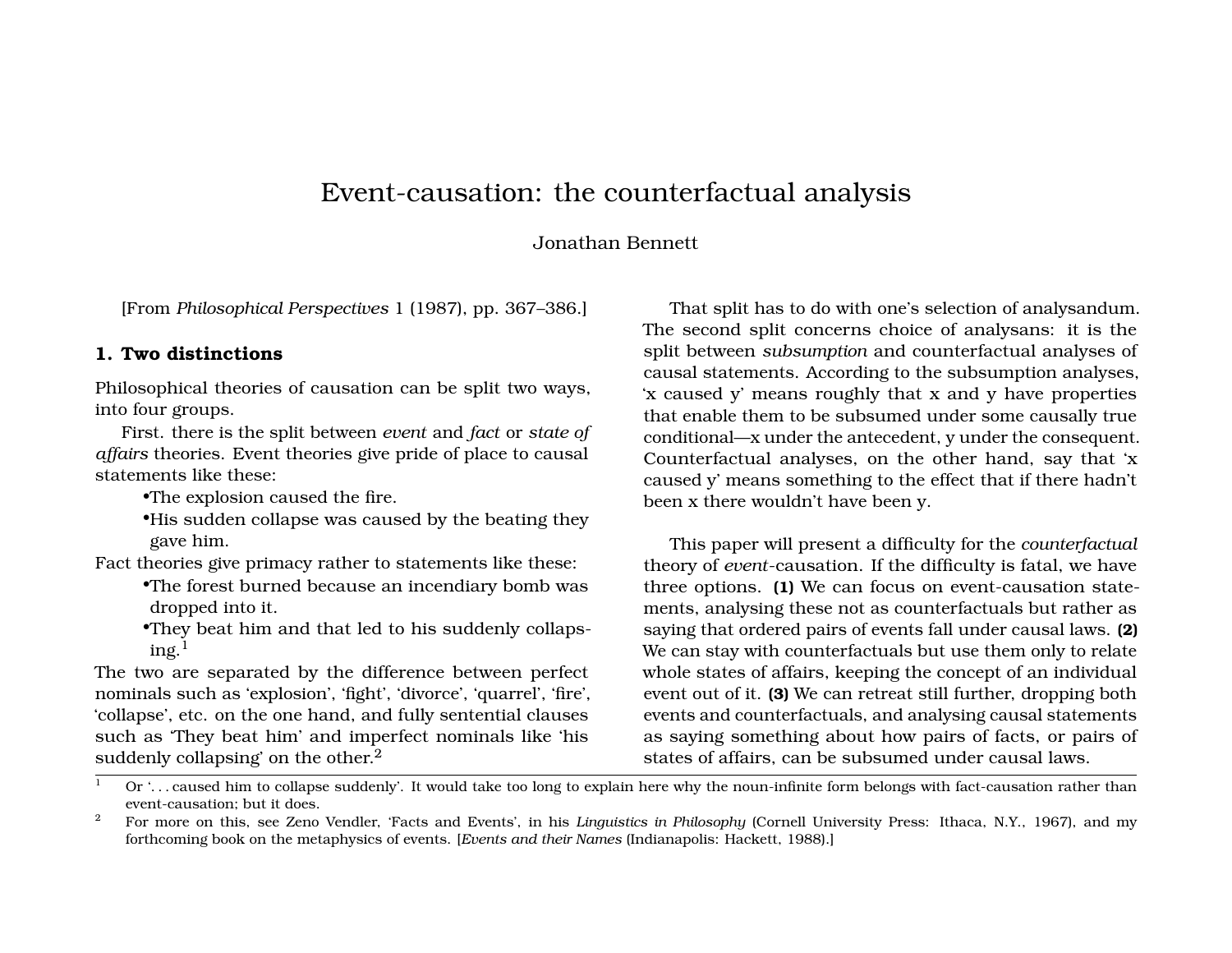#### **2. The counterfactual analysis**

The counterfactual analysis of event-causation is one of the two offered by Hume. In its roughest, strongest form it says that

c caused e,

where c and e are individual events, means that e depended counterfactually on c, i.e. that

If c had not occurred, e would not have occurred.

This obviously has to be refined if it is to square with certain things we firmly believe about what causes what. The most obvious refinement is to equate 'c caused e' with the statement not that e depended counterfactually on c but rather that there is a series of events from c to e each member of which depended counterfactually on its immediate predecessor. (You may think that this is no refinement at all: if each member depends counterfactually on its immediate predecessor, doesn't it follow that the last depends counterfactually on the first? The answer is No. The relation expressed by counterfactual conditionals is well known not to be transitive.) Other refinements are also needed. For example, it can happen that c caused e but if c had not occurred some other event would have caused e; and the analysis must be modified so as to allow for that. Those matters are skilfully handled by the principal recent advocate of the counterfactual analysis, David Lewis, in his papers 'Causation' and 'Events', and I need not spend time on them. $<sup>1</sup>$ </sup>

There is another difficulty, however, which seems not to have been noticed before and which cannot be dealt with by minor repairs. It implies that no version of the counterfactual analysis of event-causation can be squared with our ordinary

ways of thinking: a defensible analysis along these lines would have to be radically revisionary—addressed not to the conceptual scheme we have, but to one that we could have—which is not what Hume and Lewis intended.

#### **3. Essences of events**

As Lewis's work brings out very clearly, any counterfactual about a particular event implies or presupposes something about the event's *essence*. If we are to counterfactualize about particulars we must be able to distinguish worlds at which a given event does not occur at all from ones at which it occurs but is somewhat unlike the way it actually was. Suppose that at noon precisely I wave my right hand, and someone makes the statement S:

If that hand-wave had not occurred, the auctioneer wouldn't have thought you were bidding.

Now, if I had waved my right hand a fraction faster than I actually did, or raised it an inch higher, the auctioneer would still have thought I was bidding; so if S is to come out true, those possible waves must count as the wave I actually did. That implies that my actual wave could have been a bit faster or higher than it was, which means that its actual speed and trajectory are not of its essence.

But suppose that at each of the nearest worlds where I don't wave my right hand at all at that moment I wave my left hand, and the auctioneer thinks I am bidding. Is S true in this case? You might think it isn't, because at those worlds my actual hand-wave doesn't occur and yet the auctioneer still thinks I am bidding. But *doesn't* my hand-wave occur at the left-wave worlds also? What is wrong with the idea that a single event which was in fact a right-handed wave could have been a left-handed one, so that the person who says

<sup>1</sup> David K. Lewis, 'Causation', *Journal of Philosophy* 70 (1973), 556–567, reprinted in his *Philosophical Papers*, vol. 2 (Oxford University Press: New York, 1986), in which 'Events' makes its first appearance.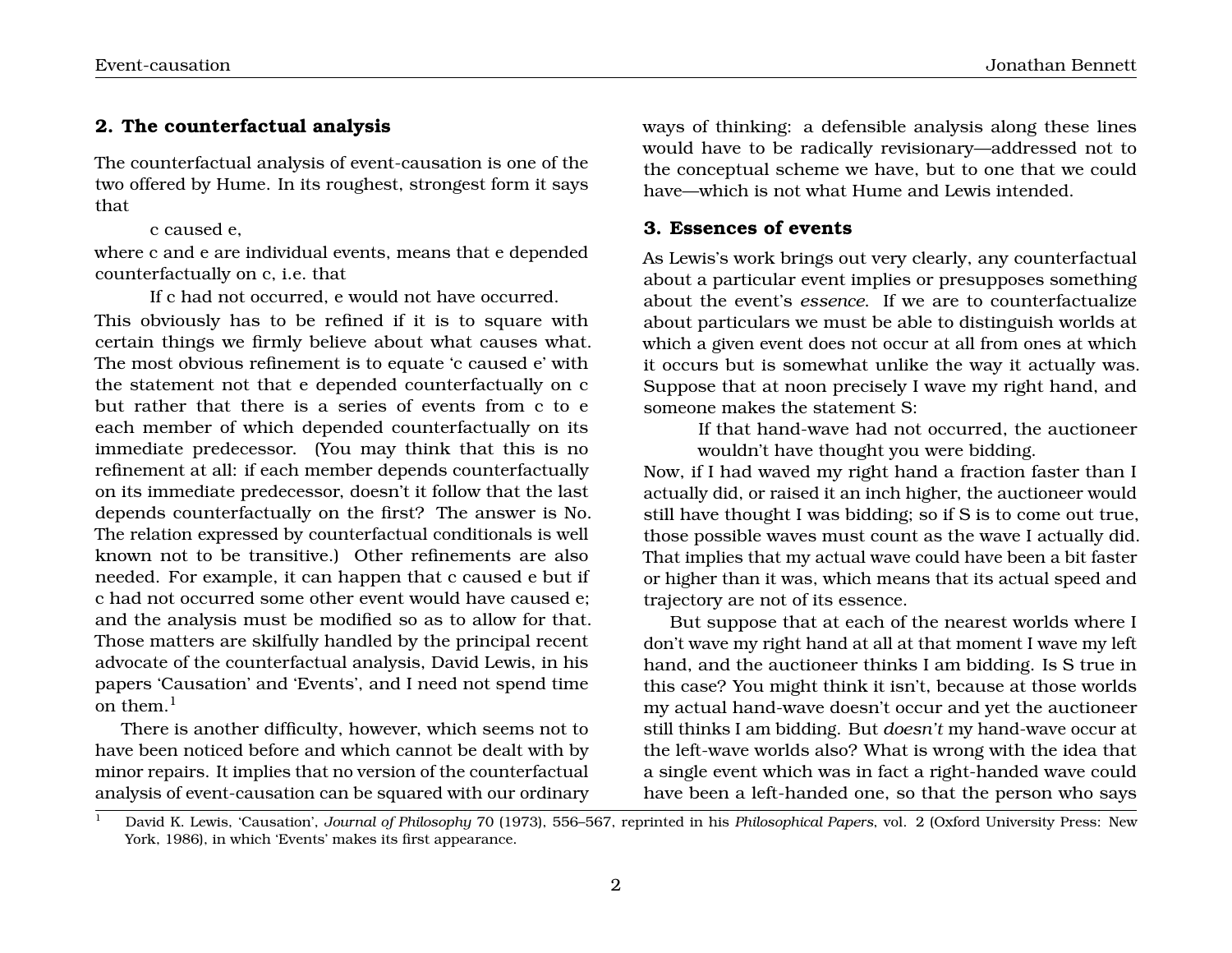Event-causation Jonathan Bennett

'If that hand-wave had not occurred. . . ' is not pointing to worlds where at that moment I wave with my left rather than with my right hand? This raises the question of whether my right-handed wave was essentially right-handed. I don't want to answer it—just to illustrate its crucial relevance to counterfactuals about events.

There is not much literature on this. It comes under four headings.

**(a)** Some of it, including all that Davidson has said on the topic, is based directly on the fact that things like this are sometimes said:

> Every Wednesday morning, the members of the squad vote on what practical joke to play on the corporal that day. Last Wednesday's joke was a hotfoot, but if pfc Jones had voted the other way it would have been a fake air-raid alarm. $<sup>1</sup>$ </sup>

If we take that as a datum, without processing or digesting it in any way, we shall conclude that a certain event which was a hotfoot could instead have been a fake air-raid alarm. This, in my opinion, amounts to refusing to take the notion of event-essence seriously; and I think that is how Davidson intended it—he was showing his contempt for counterfactuals about events, having been urged by Chisholm to say something about them.

It is pretty clear, anyway, that those standards assign wrong truth-values to many counterfactuals about events. In some circumstances we would want the counterfactual

> If no member of the squad had had any matches, that hotfoot would not have occurred

to come out true. But it won't do so if the hotfoot could have been a fake air-raid alarm. And there is an easy way of avoiding that unwanted result. We need only suppose that when the speaker says '. . . *it* would have been a fake air-raid alarm' he is using 'it' as a pronoun of laziness, to save himself from uttering 'last Wednesday's joke' again, and does not mean to refer to the same item as was first referred to by that phrase. Analogously, some say that in

> John takes his family to a good restaurant every Christmas, and Henry does it every Thanksgiving,

the 'it' is clearly a pronoun of laziness. I shall say no more about this matter. It seems clear that if we are to get a useful view about the essences of events, it must have its roots in theory, and cannot be casually skimmed off the surface of our talk.

**(b)** Peter van Inwagen has likened the essences of events to the essences of substances. $<sup>2</sup>$  We are inclined these days</sup> to believe that a substance's origin is essential to it: I could have become a farmer, but I could not have had parents other than my actual ones. Analogously, van Inwagen suggests, perhaps it is impossible that an event should have had a causal history different from the one that it actually had.

Van lnwagen's thesis clearly entails that if c caused e then if c had not occurred e would not have occurred; and this is also entailed by the simplest, boldest form of the counterfactual analysis of event-causation, though not by the analysis in its final. cautious version. Apart from that partial overlap, I have not sorted out the relations between the two. Anyway, I can't see how to put van Inwagen's idea to work in evaluating the counterfactual analysis, so I now set it aside without further discussion.

**(c)** Lawrence Lombard has argued that an event's time of occurrence is essential to it.<sup>3</sup> Given that I waved my right

<sup>1</sup> See Donald Davidson. "Eternal vs. Ephemeral Events', in his *Essays on Actions and Events* (Oxford: Clarendon Press, 1980), at pp. 197f.<br>Peterson Investor (Ability and Demonstitlity), Philagenhiarl Daviau 87 (1978), and

<sup>&</sup>lt;sup>2</sup> Peter van Inwagen, 'Ability and Responsibility', *Philosophical Review* 87 (1978), pp. 201–224. at pp. 208f.<br><sup>3</sup> Lemma a Laukard, Frank (Bouthelas and Kassa Bark Laudan, 1986), pp. 2006 816.

<sup>3</sup> Lawrence Lombard. *Events* (Routledge and Kegan Paul: London, 1986), pp. 206–216.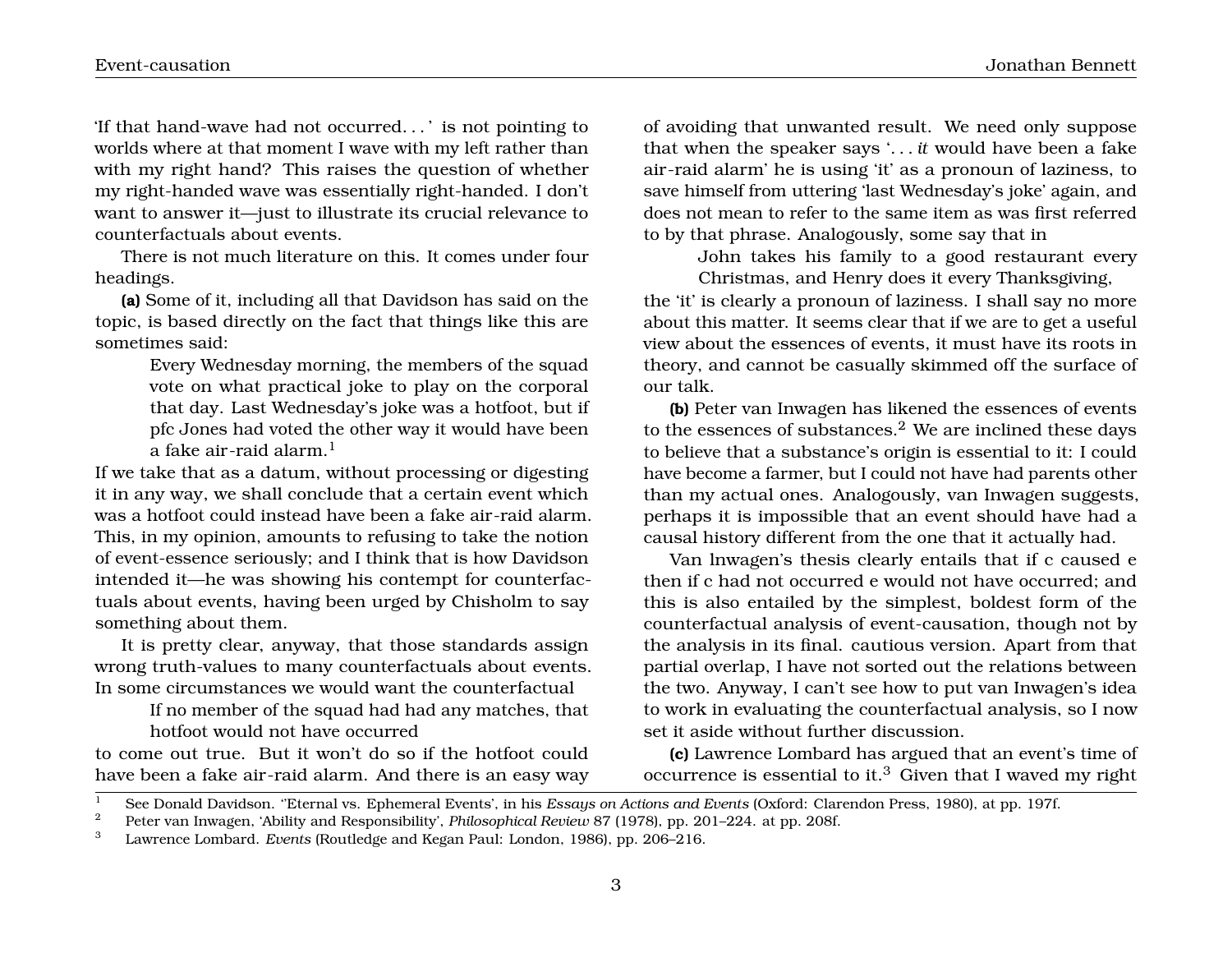hand at noon precisely, I could have kept my hand in my pocket at that time and waved my right hand five seconds later, but that would necessarily have been a different wave. Lombard's one argument for this is unsound, I believe, but in any case we shall soon see that this view about the essences of events cannot be combined with the counterfactual analysis of event-causation.

**(d)** David Lewis, in his paper 'Events', says a lot about the essences of events. But rather than offering an independent theory about event essences, and then checking it against the counterfactual analysis of event-causation, he works in the opposite direction. He starts with our ordinary careful beliefs about what causes what, interprets them in accordance with the counterfactual analysis, and draws conclusions about what the essences of events must be like if we are not to be convicted of too much error in our views about what causes what. In the absence of any secure independent grounds for judgments about the essences of events, this modest procedure is acceptable, and may indeed be the best that can be managed.

#### **4. An example and a result**

Here is an example; it is mine, but it illustrates Lewis's procedure: I fall onto a lamp at midnight, knocking it to the floor so that it breaks. I stipulate that this happens in such a way as to make the statement

**(i)** My fall caused the lamp's destruction clearly true. I am not merely saying that my falling caused the lamp to be destroyed, or that the lamp was destroyed because I fell; those are *fact*-causation statements, and are quite irrelevant to my. present topic. I am asserting that a certain particular fall caused a certain particular destruction, which is an *event*-causation statement. According to the counterfactual analysis, **(i)** is equivalent (near enough) to

**(i)** If my fall hadn't occurred, the lamp's destruction wouldn't have occurred either.

Now, suppose as is quite possible that **(i)** is true but that no conduct of mine could possibly have prevented the lamp from being destroyed within the next year: at all the physically possible worlds which are like ours up to just before midnight the lamp is destroyed within a year of that time. In that case, this counterfactual:

**(ii)** If my fall hadn't occurred the lamp would never have been destroyed

is clearly false. Now, if **(i)** is true while **(ii)** is false, it follows that the lamp's actual destruction—a particular event that I shall call D—has a richer essence than merely *being a destruction of that lamp*, or merely occurring when and where that lamp is destroyed. For if that were D's whole essence then D would exist at every world where the lamp is ever destroyed, including ones where I don't fall at midnight and the lamp is destroyed five years later. If some of those worlds are 'close' to the actual world, the statement that if my fall hadn't occurred D wouldn't have occurred comes out false, because at some of those close worlds my fall doesn't occur but D does occur five years later. And if that conditional is false, then—according to the counterfactual analysis—it is false after all that my fall caused the destruction of the lamp.

That gives us a negative result about the essences of events. There is more to the essence of any lamp's destruction than merely its occurring when and where that lamp is destroyed; there is more to the essence of any particular death than just its occurring when and where that person dies; and so on.

#### **5. The asymmetry fact**

Now, Lombard's theory about event essences has just this consequence: there is more to the essence of the destruction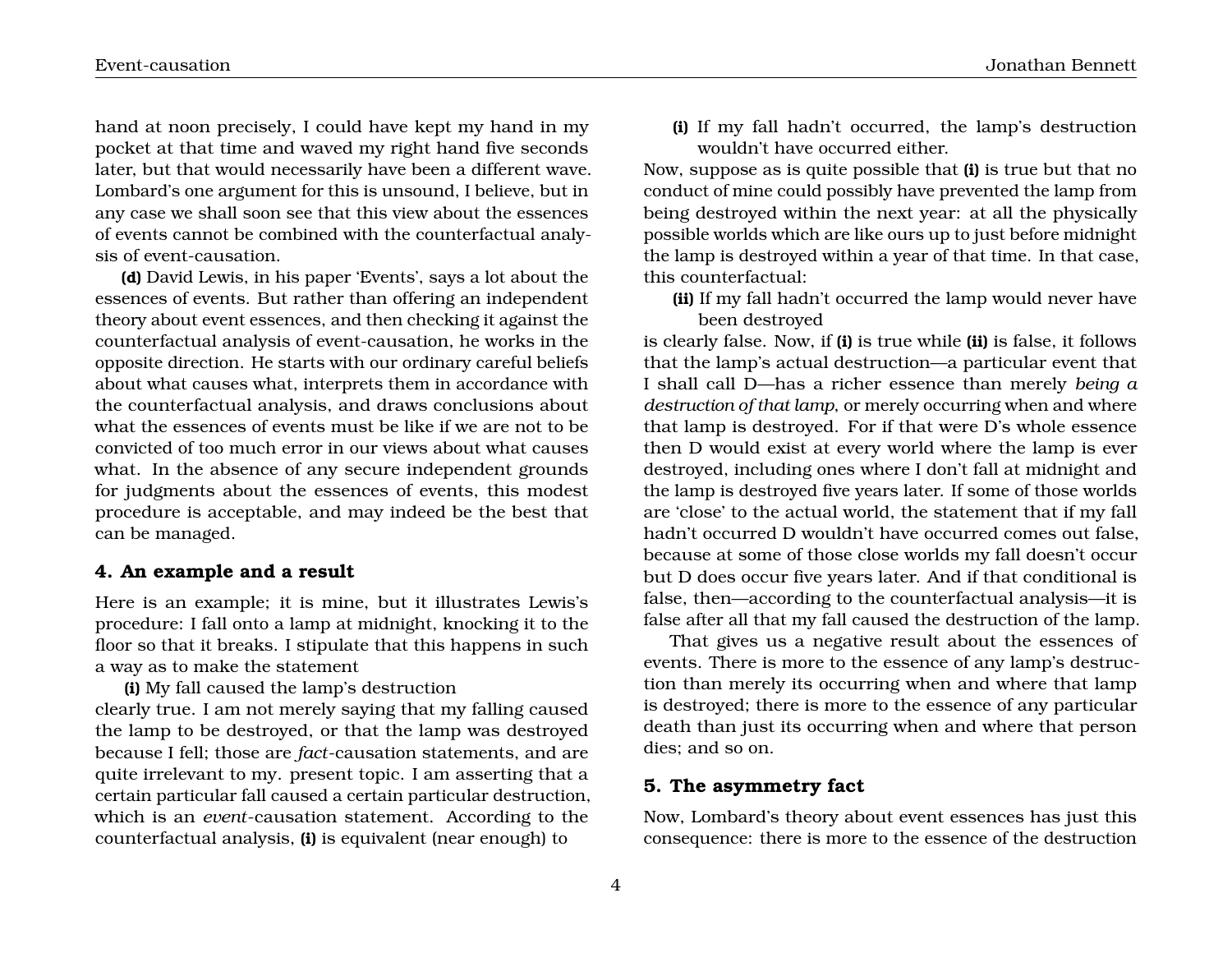of a lamp than its being a destruction of that lamp. It says that every event essentially occurs *when* it actually occurs, so that if D occurred at midnight any possible destruction of the lamp at any other time would have been a different event. So far, so good; but the theory has other consequences which cannot be safely combined with the counterfactual analysis of event-causation. Take a case where this is true:

> There was heavy rain in April and electrical storms in the following two months; and in June the lightning took hold and started a forest fire. If it hadn't been for the heavy rain in April, the forest would have caught fire in May.

Add Lombard's thesis to that, and you get

If the April rain hadn't occurred the forest fire wouldn't have occurred.

Interpret that in terms of the counterfactual analysis and you get

The April rains caused the forest fire.

That is unacceptable. A good enough theory of events and of causation might give us reason to accept some things that seem intuitively to be false, but no theory should persuade us that delaying a forest's burning for a month (or indeed for a minute) is causing a forest fire.

But although you cannot cause a fire by *delaying* something's burning, you can cause a fire by *hastening* something's burning. When we judge that lightning caused this fire, we don't ask whether the forest would in any case have burned at some future time; and so the way is open for many events that we take to be causes of fires to be merely causes of something's burning earlier rather than later. Similarly, many causes of falls merely cause the thing

to fall earlier than it otherwise would have, and so on through causes of quarrels, reconciliations, thefts, slumps, recoveries, outbursts, landslides, floods, traffic jams. adjournments. and so on. $<sup>1</sup>$ </sup>

So perhaps we can combine the counterfactual analysis with half of Lombard's thesis, the half saying that if an event actually occurs at T then it essentially occurs no later than T. For then we can say, with respect to a hillside that slid at T and of which it is true that

If c had not occurred it would have slid later than T, that

If c had hot occurred the (actual) landslide would not have occurred

which lets us infer that

c caused the landslide.

That looks about right: we treat as causes of landslides those events that speed up the land's sliding, but not those that delay it.

Actually, it is not quite as simple as that, because in special circumstances an event that stopped the forest from burning in May could also cause it to burn in June, and that event would be both a delayer of burning and a cause of the fire; similarly with the landslide. Here is another example: My disturbance in the church prevents John and Jane from marrying today; but it also affects one of the witnesses in a manner that leads him, months later, to bring John and Jane together again. In this case, my disturbance delays their marrying at T and is a cause of their subsequent marriage. A final example: A massage dislodges a blood clot that would have killed the patient within ten minutes, but also starts another chain of events that kills him two hours later.

<sup>&</sup>lt;sup>1</sup> The point is especially clear in connection with causes of deaths. No event ever brings it about that someone dies whereas otherwise she wouldn't have died at all. But I keep deaths out of my illustrations because I find that lethal examples make philosophers suspect that I am trading unfairly on the special fact about deaths, namely that each of us undergoes exactly one of them.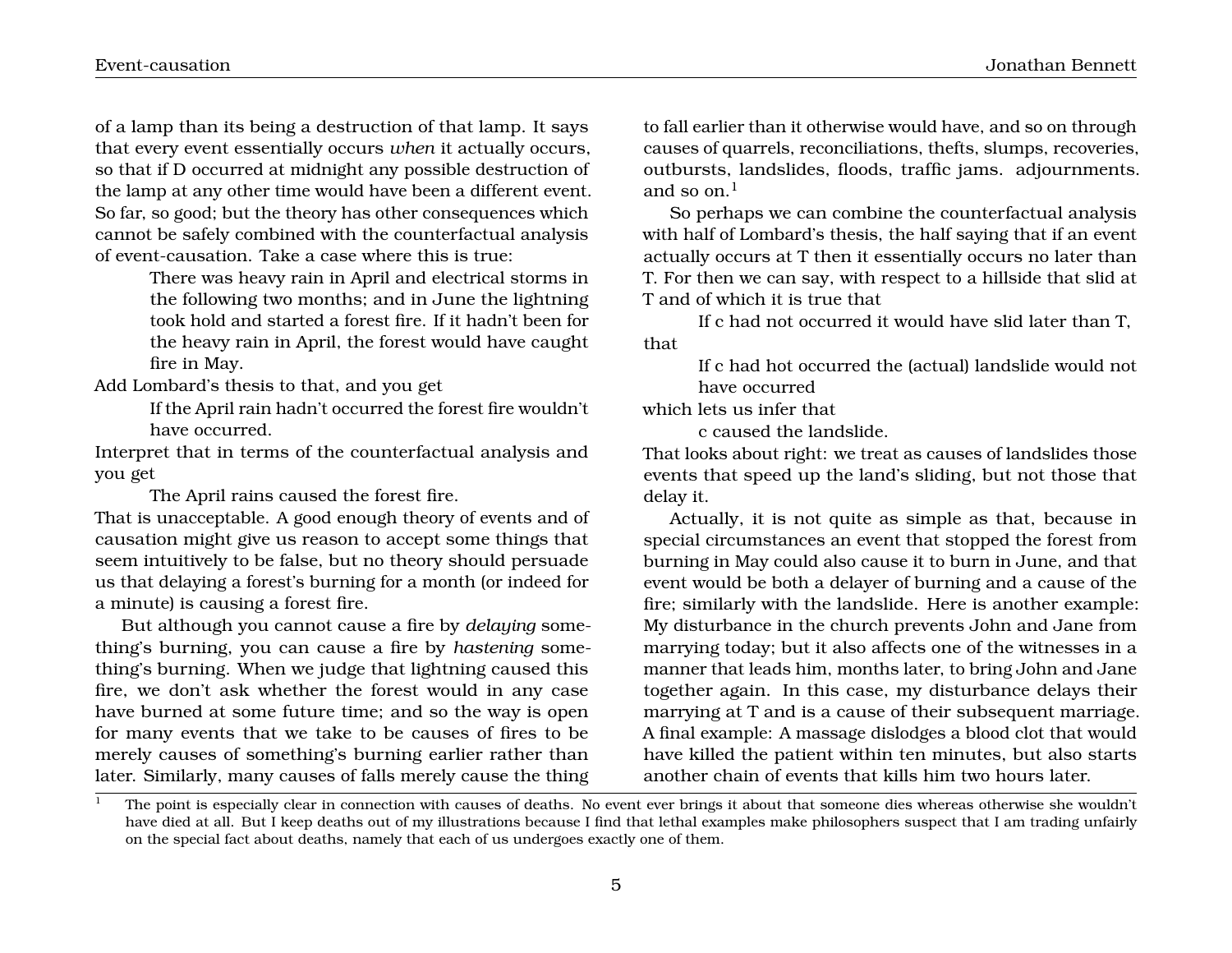Such complications are unimportant, however, and do not detract from my central thesis, which is that there is a strong asymmetry in this part of our conceptual scheme. Here is it in a nutshell:

You are informed that a movement of mine affected when a certain stone fell from the top of a wall; but for my movement, the stone would have fallen earlier than it actually did, or would have fallen later than it actually did; I'm not telling you which. I do tell you that fully informed observers of the scene agree about whether my movement caused the stone's fall, and I invite you to guess what their opinion is, i.e. to guess whether the movement did cause the fall. You have no basis for guessing.<sup>1</sup> Now consider: would it help you if I told you that but for my movement the stone would have fallen earlier than it actually did, or told you that but for my movement the stone would have fallen later than it actually did? Clearly that would help you. That reflects what I call the asymmetry fact about this part of our conceptual scheme.

### **6. Is it a conceptual fact?**

I think that this is a conceptual fact. I contend that what we mean by '. . . is a cause of e' or '. . . causes e' is something of the form '... causes it to be the case that  $P_e$  at a certain time rather than later or never', where  $P_e$  is a temporally unsaturated proposition that is appropriately related to the event e. Thus, for example, to cause a fire is to cause it to be the case that the thing burns at a certain time rather than later or never, to cause a riot is to cause it to be the case that some people behave riotously at a certain time rather than later or never, and so on. If that is not right, then what is?

**(1)** The linguistic data might be explained in terms of

pragmatics rather than semantics. That is, it might be said that if a misunderstanding between two people delays their getting reconciled, the statement

The misunderstanding caused their reconciliation is, strictly speaking, true, but people are uncomfortable about assenting to it because it suggests something false, and this leads them to talk as though they could see it to be false.

It can happen that a statement is true in what it says and false in what it implies or suggests, and this can lead people to treat it as though it were false. And indeed this possibility can legitimately be used to defend a semantic thesis against apparent counterexamples. But we should never accept it in a particular case without asking how, why, the true statement comes to make the false suggestion; and in the present case there seems to be no decent answer.

Here is one try. 'Take a case where the cause delays the obtaining of a bad state of affairs: because of the nurse's therapy the patient did not have a stroke that morning though he did have one a month later. It is literally true that her therapy caused the patient's stroke, but we don't like saying this because it suggests something false, namely that *the nurse did something bad*.' But why should the statement suggest this if not because that is what it means? If the sentence 'The nurse's therapy caused the patient's stroke' means only that the therapy made a difference to when the patient suffered a stroke, why should that carry any suggestion at all that she did something bad, i.e. that she hastened his having a stroke rather than delaying it? Possible answer: 'Because hasteners are much more common than delayers. Given that the therapy made some difference to the time, it is statistically more likely to have brought it forward than to

 $\overline{1}$ If you think you have. that is because you are nourishing your imagination on a one-sided diet of examples. arbitrarily picturing me as pushing the stone off the wall rather than protecting it from being pushed off.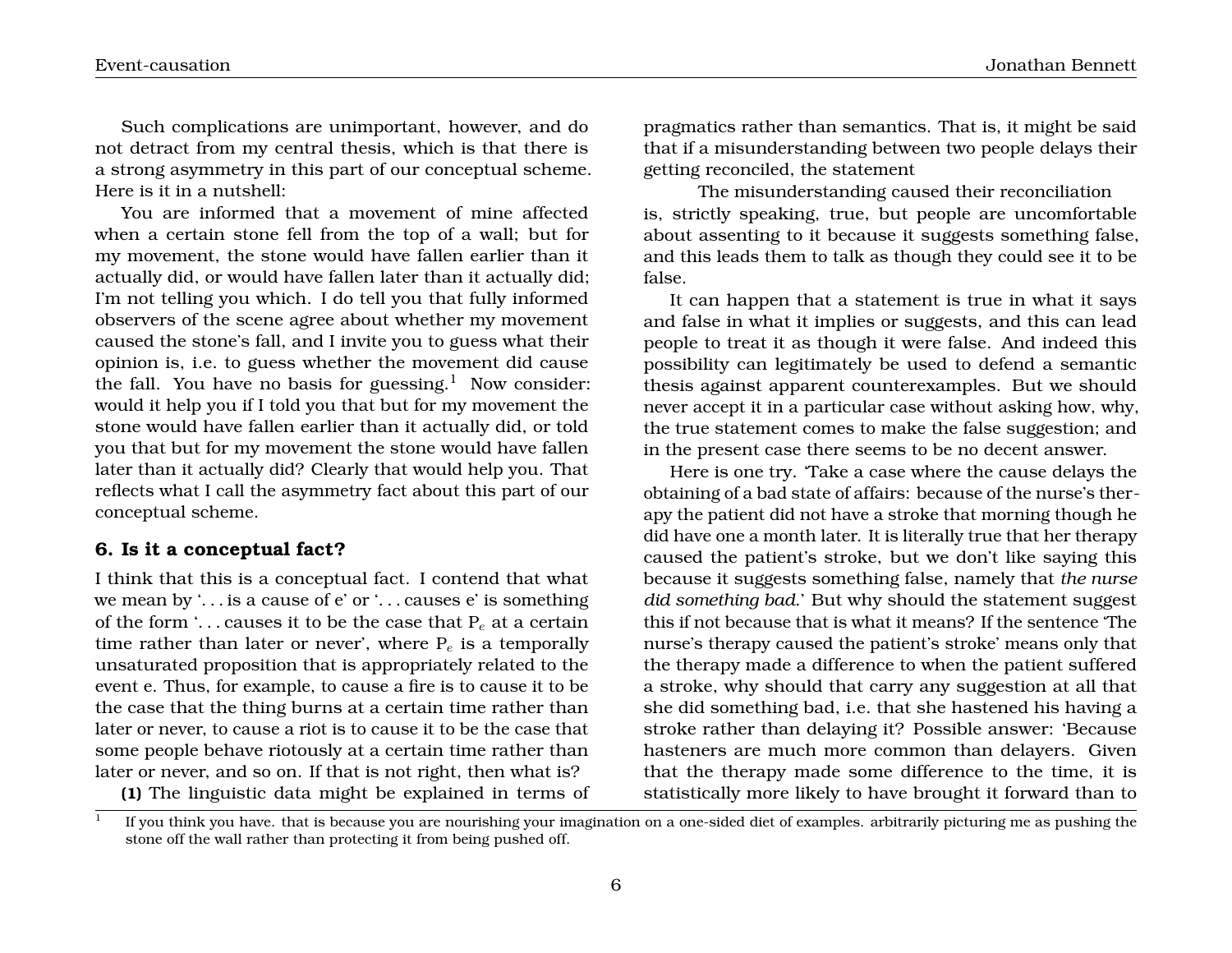have pushed it back.' That would be an excellent answer if it were true. But it is blatantly false.

**(2)** Dropping the pragmatic approach, and conceding that the truth-value of 'c caused e' is pretty tightly tied to that of 'c caused it to be the case that  $P_e$  at a certain time rather than later or never', someone might suggest that what links them is not an immediate semantic connection but rather a fact about how the actual world is causally structured.<sup>1</sup> The suggestion is that there is a relation R such that: (a) it is a conceptual truth that c causes e only if R(c,e), and (b) it is a contingent truth that R(c,e) is seldom or never true when c delays the obtaining of  $P_e$  and usually or always true when it hastens it.

One could hardly accept this without being given some account of what R is, and I have no suggestions about that. Nor do I need to pursue the matter further. It is important for anyone wanting comprehensively to understand our concept of event-causation, but for my purposes here it makes no difference whether the asymmetry fact is purely conceptual or whether it is contingent. Either way, it will cause just as much trouble for the counterfactual analysis of event-causation, as I shall show in due course.

#### **7. Trouble from the asymmetry fact**

I shall pretend that the asymmetry fact is the fact that all hasteners and no delayers are causes. That is stronger than the truth, of course, but it will help to keep the discussion simple, and nothing in my argument will depend on that extra strength.

Let me be a little more exact about that. I shall first give my basic argument for the view that as long as our concept of event-causation is sensitive *in any degree* to the difference

between hasteners and delayers, the counterfactual analysis of event-causation is fatally flawed. Then I shall expound a possible way of escaping from its conclusion: it relies upon the notion of a 'counterpart', which will lead many to reject it out of hand; but I have no quarrel with counterparts, and will give two other reasons for disliking the suggested escape route. The more important of those reasons would fail if the asymmetry to which I have called attention were extremely weak—i.e. if there were only a mild tendency for hasteners to be causes of for delayers not to be. But, although the truth of the matter is not as strong as I shall (for expository purposes) pretend, it is nowhere near weak enough to undercut that final argument of mine. Here now is my basic argument against the counterfactual analysis.

The misunderstanding delayed their getting reconciled, so it did not cause their reconciliation. So, by the counterfactual analysis, it is not the case that

> If the misunderstanding had not occurred, the reconciliation would not have occurred.

That means that the very same reconciliation occurred at some of the worlds where the misunderstanding did not occur. The only way of making sense of this is to suppose that at those worlds the reconciliation occurred earlier than it did at the actual world. In general, necessarily, *any event could have occurred earlier than it did occur*.

The intervention by the marriage counselor hastened their getting reconciled, so it caused their reconciliation. So, by the counterfactual analysis,

If the intervention had not occurred, the reconciliation would not have occurred.

But there are plenty of nearby worlds where the intervention didn't occur and yet they did get reconciled weeks or months

<sup>1</sup> l owe this suggestion to Kit Fine, who has greatly helped me to clarify and focus my thinking in this paper.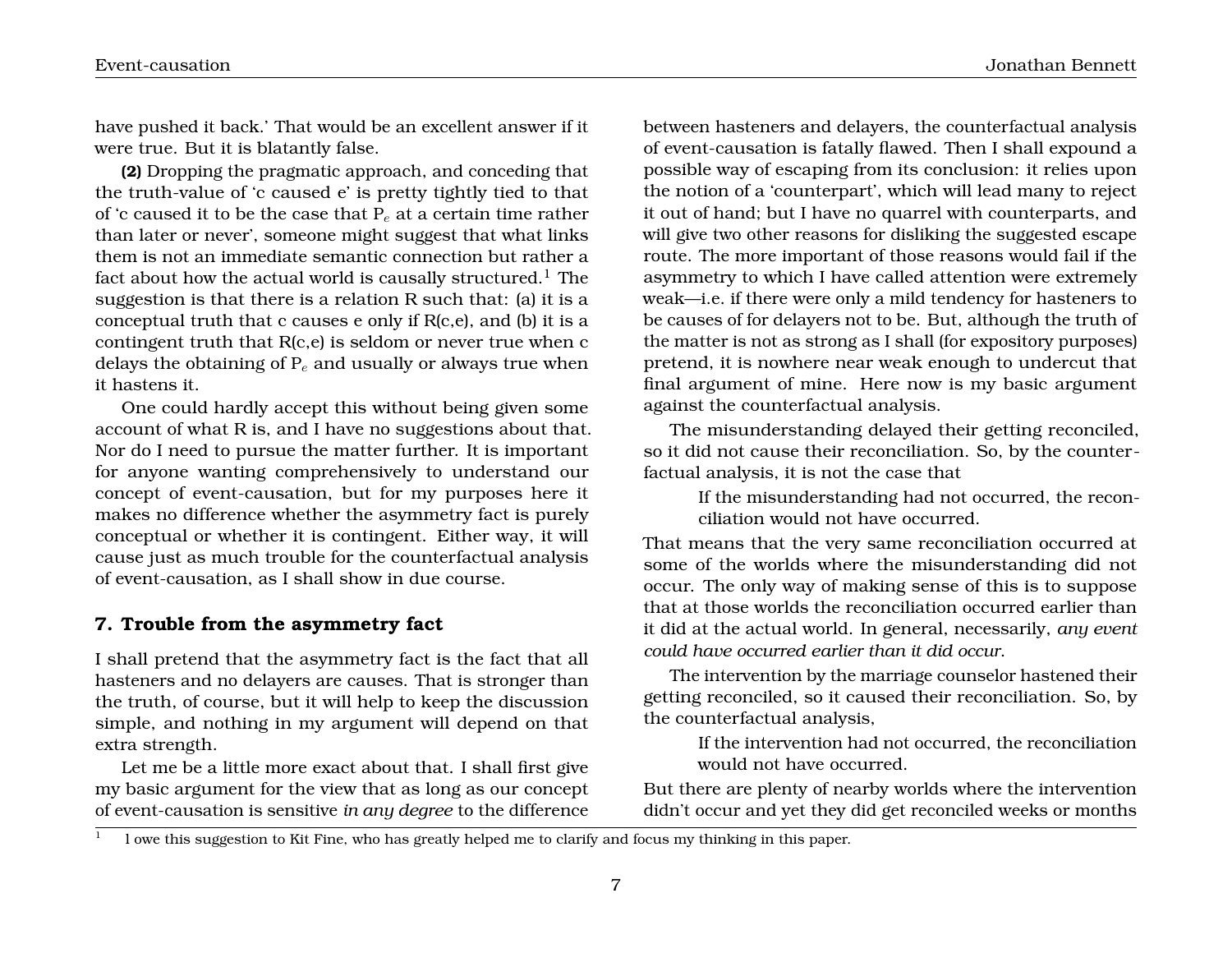later; so we must say that their actual reconciliation is not to be identified with any of those later reconciliations. In general, necessarily, *no event could have occurred later than it did occur*.

Putting these two results together, we get an incoherent position.

Start with an event e' at a world W', and ask which events at other worlds can be identified with it. By the former of our results,  $e'$  can be identified with many events that occur earlier at other worlds—for example e at W. But now let us ask which events at worlds other than W we can identify e with. By the latter of our results, e cannot be identified with any events occurring later than it occurs at W—for example event  $e'$  at W'. And so, putting the two together:  $e'$  is  $e$ , but  $e$ is not  $e'$ .

To reinforce this, I shall work it out in terms of an example.

#### **8. A concrete example**

Consider two worlds, at each of which you and I are standing on top of a wall which is being demolished by a wrecker's ball; just in front of me there is a pebble, which I try to kick off the wall before the wrecker's ball gets to it. At world W I do kick the stone, with the result that it falls at T rather than a few seconds later; call that fall of the stone e. At world  $W'$  you push me so that my kick goes awry and the stone is undisturbed until the wrecker's ball knocks it off the wall a little after T; call that fall of the stone  $e'$ . I add the further stipulation S, that the closest no-kick world to W is  $W'$  and the closest no-push world to W' is W. S doesn't follow from the rest of the description. but it is a consistent addition with it, and that is all we need.

Now, informed and competent speakers of English will agree that at W my kick causes e; by the counterfactual

analysis that entails that if the kick had not occurred e would not have occurred; but by S the closest no-kick world is W' where e' occurs; so **e is not e'**. But competent speakers will also agree that at  $W'$  your push does not cause  $e'$ : by the counterfactual analysis it follows that it is false that if your push had not occurred e' would not have occurred; by S it follows that if your push had not occurred  $e'$  would still have occurred; the only possible candidate for the role of  $e'$  at W is e; so **e' is e**. Thus we have a flat-out contradiction.

#### **9. A couple of disclaimers**

I haven't reached this result through illegitimately streamlining and strengthening the asymmetry fact. If there is *any* temporal asymmetry in this part of our causal thinking, there is trouble for the counterfactual analysis of event-causation. We are looking at a pair of worlds, W where e occurs at time t, and W' where e' occurs at time t'. And we are being forced—by the counterfactual analysis of event-causation, combined with the temporal asymmetry in this part of our conceptual scheme—to say that whether  $e$  is  $e'$  depends in part on whether the pair  $\{t,t'\}$  exemplifies the later-than relation or rather the earlier-than relation. But this is absurd, because any pair that exemplifies one also exemplifies the other. And, as I said, the absurdity remains so long as there is any asymmetry, however hedged in by conditions, in this part of our conceptual scheme.

Furthermore, the trouble is just as bad if the asymmetry is not purely conceptual but reflects the fact that at the actual world hasteners tend to be causes while delayers tend not to be. Anyone who thinks there is such a contingent fact presumably takes it to be a deep, broad one—more like the fact that there is no action at a temporal distance than like the fact that I went swimming this morning—and so it will obtain not only at our world but also at worlds that are close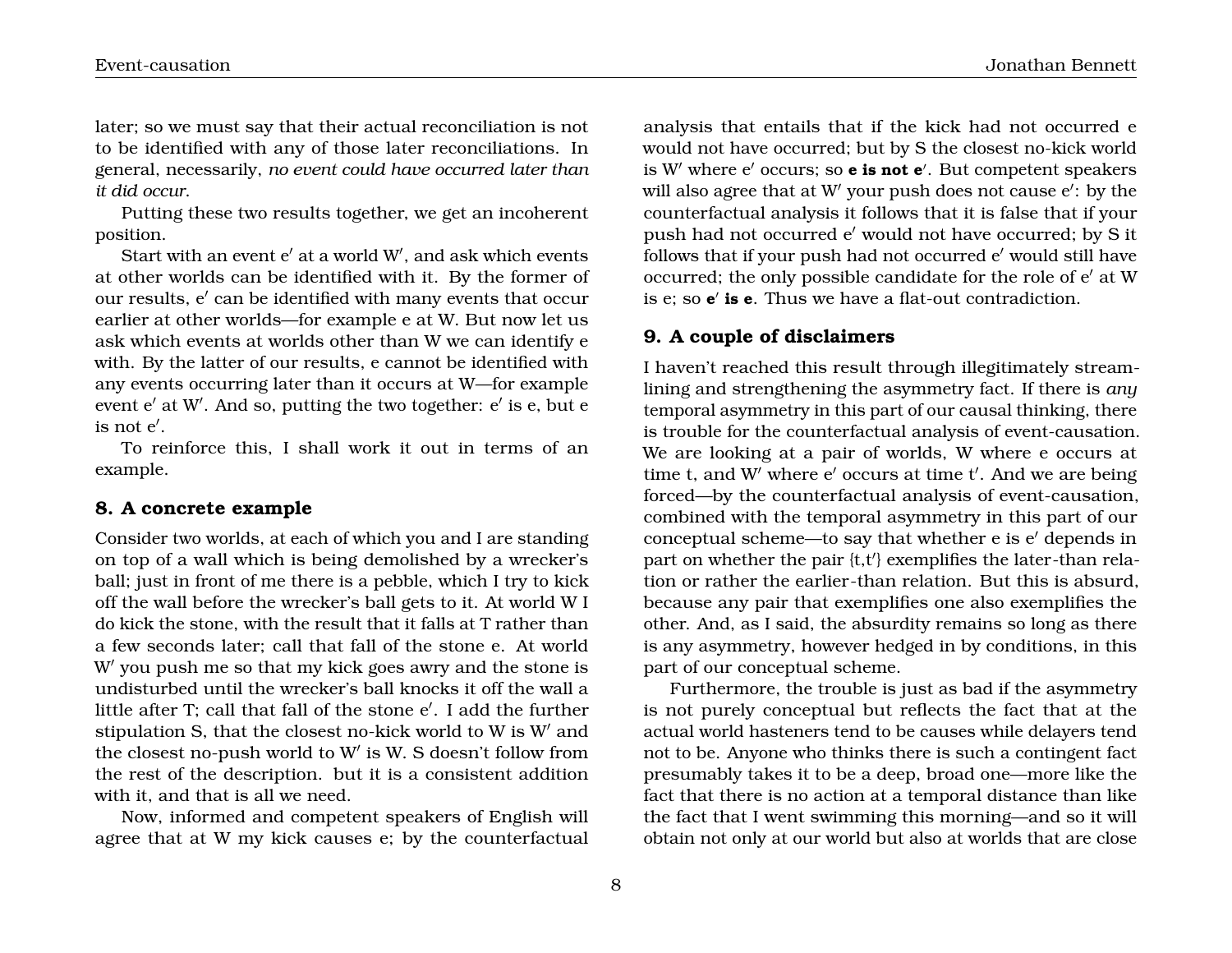to ours, for example, worlds differing from ours only by a single kick or push and the fall of a pebble. That is all I need. In my kick-push example, for instance, the contradiction is reached just so long as the asymmetry fact obtains both at W and at W'; it doesn't have to obtain at all worlds.

## **10. Privilege for the actual world**

Perhaps there is a way out, however. Faced with a pair of event descriptions pertaining to two different worlds, we have been asking

> What is the temporal relation between the eventsat-worlds referred to by these descriptions? Is it earlier-than or later-than?

And that is an idiot question because if either answer is right then both are. But we might do better if there were some special feature that was always possessed by one but not the other member of our pair of event descriptions. Then we could replace the idiot question by something of the form

> What temporal relation does the privileged one of these have to the other? Earlier-than or later-than?

and that might have either answer but cannot have both.

What could we mean here by 'privileged'? What is the special feature that is always possessed by just one member of the pair? The only remotely plausible answer is that the description involving the actual world is privileged. On that basis, then, the crucial question is something like this:

> How does the event at the actual world relate to the event at the non-actual world? Is it earlier or later than it?

If we order our pairs in that way, by attending to which of them pertains to the actual world, we may seem to be on our way to the intuitively right answers. And this is just what the asymmetry fact implies if it is taken to be the fact that

No event could have occurred later than it *actually* did. Any event could have occurred earlier than it *actually* did.

But that is not the right way to express the asymmetry fact, and this proposed rescue of the counterfactual analysis is not acceptable.

Here is why. If we are to use the concept of eventcausation at all, we should be able to use it not only **(a)** in describing what actually happens but also **(b)** in practical deliberation, where we don't yet know which of the worlds is actual, and **(c)** in counterfactuals about what would have caused what if things had gone differently in some respect. But neither the second nor third of these would go right if we accepted the proposed rescue of the counterfactual analysis, according to which we can't say whether c causes e at world W without knowing whether W is the actual world.

That this is true about **(b)** practical deliberation is perhaps too obvious to need to be spelled out in detail. As for **(c)** counterfactuals about event-causation: let us return to my kick-push example (near the start of section 8), and suppose that the actual world is  $W'$  at which you push me and my kick misses the stone. Intuitively it seems reasonable to suppose that at that world we could truly say that

If your push hadn't occurred, my kick would have caused a fall of the stone;

but by the counterfactual analysis, together with my stipulation S, this implies that

At world W it is the case that: if my kick hadn't occurred e wouldn't have occurred.

But the proposed rescue won't let us say this. It requires that none of the later falls at nearby worlds be identified with e, but now we are not assured of that because e does not occur at the actual world and the "it couldn't have occurred later' principle is now being applied only to actual events.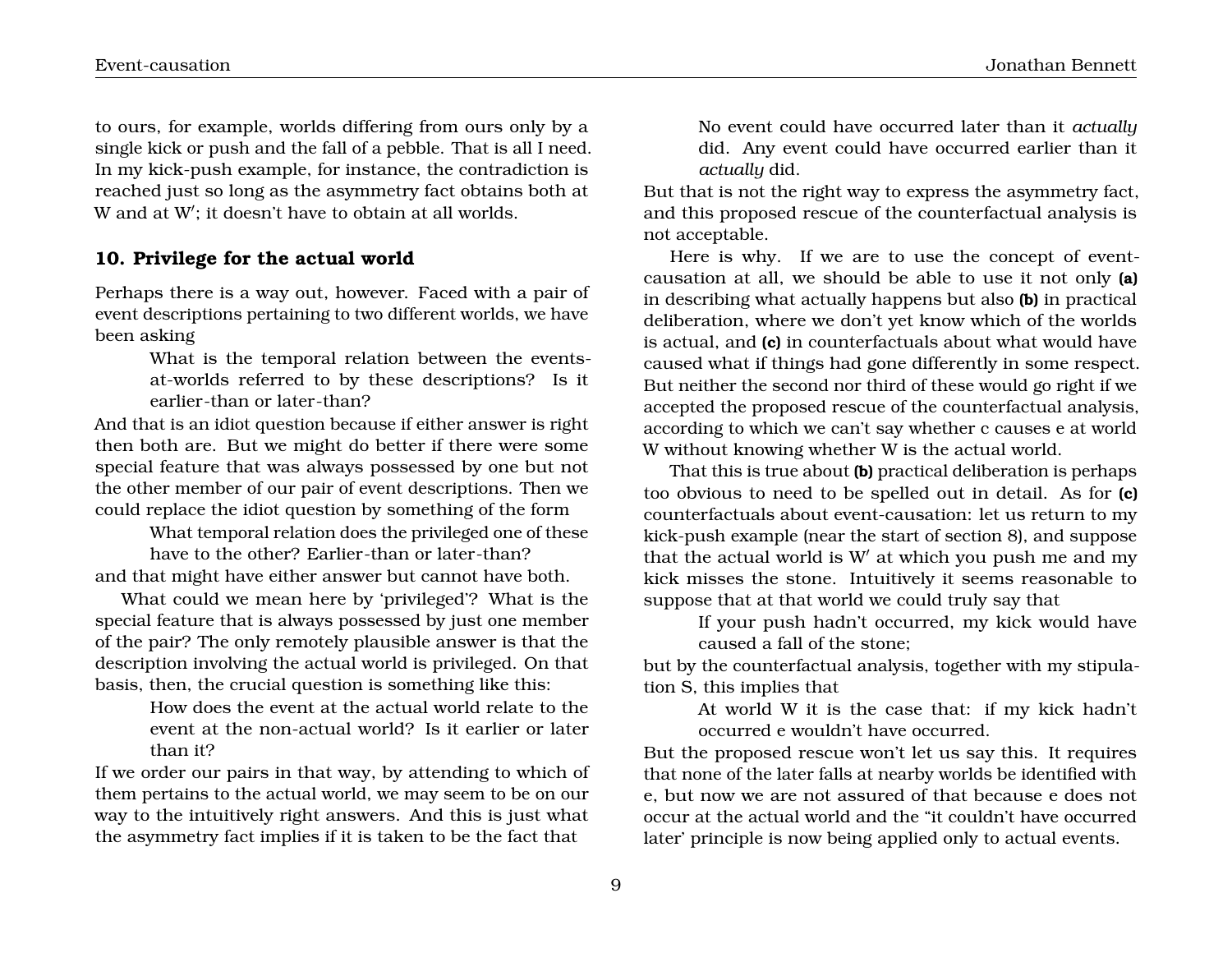## **11. Counterpart theory to the rescue?**

So far I have assumed that we are dealing with the identity relation between events at different worlds, but if instead we employ a *counterpart* relation we may after all be able to reconcile the asymmetry fact with the counterfactual analysis of event-causation. I shall explain this by first sketching Lewis's (and Leibniz's) counterpart theory for *substances*. 1

For simplicity's sake, let's narrow it down to people. The very same person cannot occur at more than one world, according to Lewis and Leibniz, but we can still divide counterfactuals about named people into true and false. Someone meditating on Nelson Rockefeller's handling of the Attica prison incident might say:

> If Mario Cuomo had been in charge, there would have been no deaths or injuries;

and this has a chance of being non-vacuously true because it means something about possible men who qualify as *counterparts* of Mario Cuomo: they are sufficiently like him (in the right ways) for us to talk about *how they are* in the language of *how he might have been*. So the Cuomo counterfactual is true if, and only if, there are no deaths or injuries in the Attica prison incident at the closest world where a counterpart of Mario Cuomo is in charge.

For present purposes, the most important point to grasp is that identity is symmetrical whereas the counterpart relation need not be. In general, we expect the latter to go both ways: if possible person x is a counterpart of the actual Mario Cuomo, then Cuomo is probably a counterpart of x, so that some counterfactuals about x will get their truth-values from facts about Cuomo. But there is no necessity about this. Individual x at world  $W_x$  has as a counterpart y at world

 $W<sub>y</sub>$  if and only if the two are alike in ways that have a certain kind of significance from the standpoint of  $W_r$ ; and y has x as a counterpart if and only if the two are alike in ways that have a certain kind of significance from the standpoint of  $W_y$ . The similarities are the same, whatever world you look at them from, but their kind or degree of significance may differ; and so the counterpart relation is not symmetrical.

This seems to open up a glittering way of escape from the difficulty which is my topic in this paper. For now we can say than at the world W where my kick causes the fall e of the stone, it is true that

If my kick had not occurred e would not have occurred,

because no event at the nearest no-kick world  $W'$  is a counterpart of e, and in particular *e'* is not a counterpart of e. But at W' where your push spoils my kick, we are still free to say that your push does not cause  $e'$ , implying that at the nearest no-push world some counterpart of  $e'$  does occur, to wit, *e is a counterpart of e'*. There is no contradiction in this, because being-a-counterpart-of is not a symmetrical relation.

## **12. An aside on modal continuants**

David Lewis does not handle counterfactuals about events in the language of 'counterparts'. Rather than saying that the event we call the death of Socrates occurs only at the actual world though it has counterparts at other worlds, he treats the death of Socrates as what he has elsewhere called a 'modal continuant'—a class whose members belong to different worlds. An event, according to Lewis, is a class of spatiotemporal zones, no two existing at the same world. The class we designate by the phrase 'the death of Socrates'

<sup>1</sup> See David Lewis, 'Counterpart Theory and Quantified Modal Logic', originally published in 1968 and reprinted in his *Philosophical Papers*, vol. 1 (Oxford University Press: New York, 1983), pp. 26–39, with a 1983 Postscript, pp. 39–46.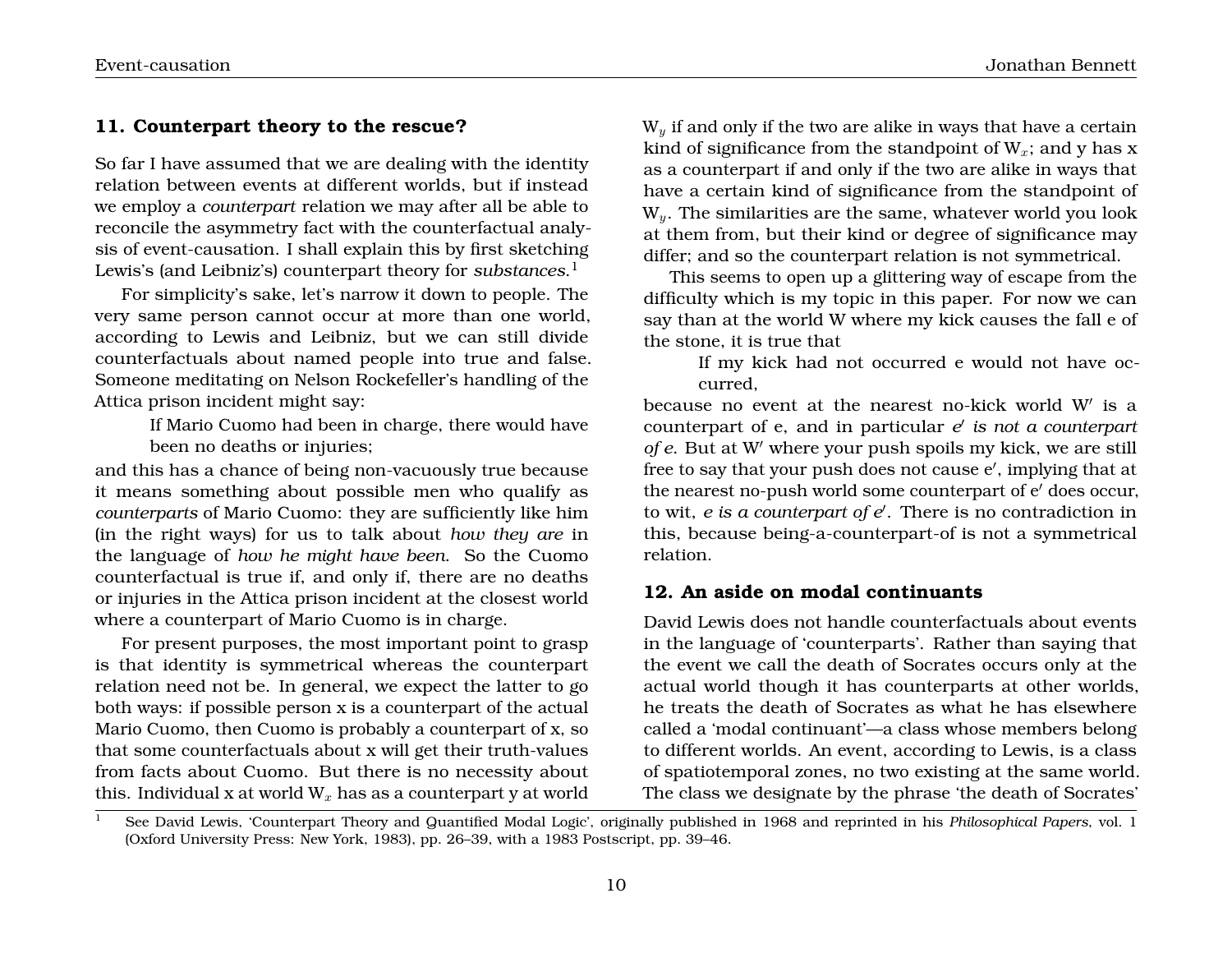has one member at the actual world, namely the place-time at which Socrates died.

Suppose that the informal English sentence 'Socrates' death could have been less than it actually was' is true. According to counterpart theory it is true because

> Some counterpart of Socrates' death is less painful than his actual death was;

according to modal continuant theory, it is true because

Some member of Socrates' death is less painful than its actual-world member was.

As that example suggests, there is a simple route from counterpart theory to the other: if you have been confining x to one world and handling counterfactuals about it in terms of its counterparts, you can change gear and instead identify x with the class whose members are it and all its erstwhile counterparts. I need not draw a map of the route for the journey the other way. It is clear enough that Lewis is right in saying that the theory of modal continuants 'is an equivalent reformulation of counterpart theory' (Ibid., p. 41.)

Although the two do the same work, they do it differently. Applying counterpart theory to substances, the referent of the name 'Thomas Hobbes' is perfectly determinate, but there is some indeterminacy about which possible things are counterparts of it, and this makes counterfactuals containing the name 'Thomas Hobbes' somewhat indeterminate. Applying modal continuant theory, there is indeterminacy about which item (which class of things) is picked out by 'Thomas Hobbes', but once the referent is fixed it is also determinate which worlds it exists at, and so counterfactuals in which the name occurs suffer from no indeterminacy from that source. Lewis is on record as objecting to such promiscuous indeterminacy of reference in the names of

substances (Ibid.), but it could be an advantage where events are concerned, for it is plausible to suppose that phrases like 'Thomas Hobbes's birth' and 'Thomas Hobbes's reconciliation with Cromwell' have referential slack that is not shared by the name 'Thomas Hobbes'. Perhaps that is why Lewis chose to handle events in terms of modal continuants and substances in terms of counterparts.

Because the two theories are equivalent in power, the 'nonsymmetry' escape route that would be opened up by counterpart theory is also available to Lewis in the context of his treatment of events as modal continuants. But it seems more complicated there, and harder to grasp intuitively, $<sup>1</sup>$  which is why I have chosen to present it in terms of</sup> counterpart theory.

## **13. Evaluating the proposed rescue**

Someone who holds that counterpart theory is wrong, across the board, should think that I have already completed an adequate case against the counterfactual analysis of event-causation. Someone who rejects counterpart theory for substances, might nevertheless find it tolerable for events; but I cannot discuss that position, because I can think of no plausible reasons for it. What remains is the position of the person who is sympathetic to counterpart theory for particulars of every kind, including substances and events. Since that is my own position, I have a special reason for wanting to evaluate the proposed rescue of the counterfactual analysis from that standpoint.

One of Lewis's reasons for counterpart theory is his 'extreme' realism about worlds: given his view of what sort of item a world is, it's hard to see how a single substance could exist at more than one world. But even for those of us

<sup>1</sup> I am indebted to Kit Fine for a tutorial on how to do it.